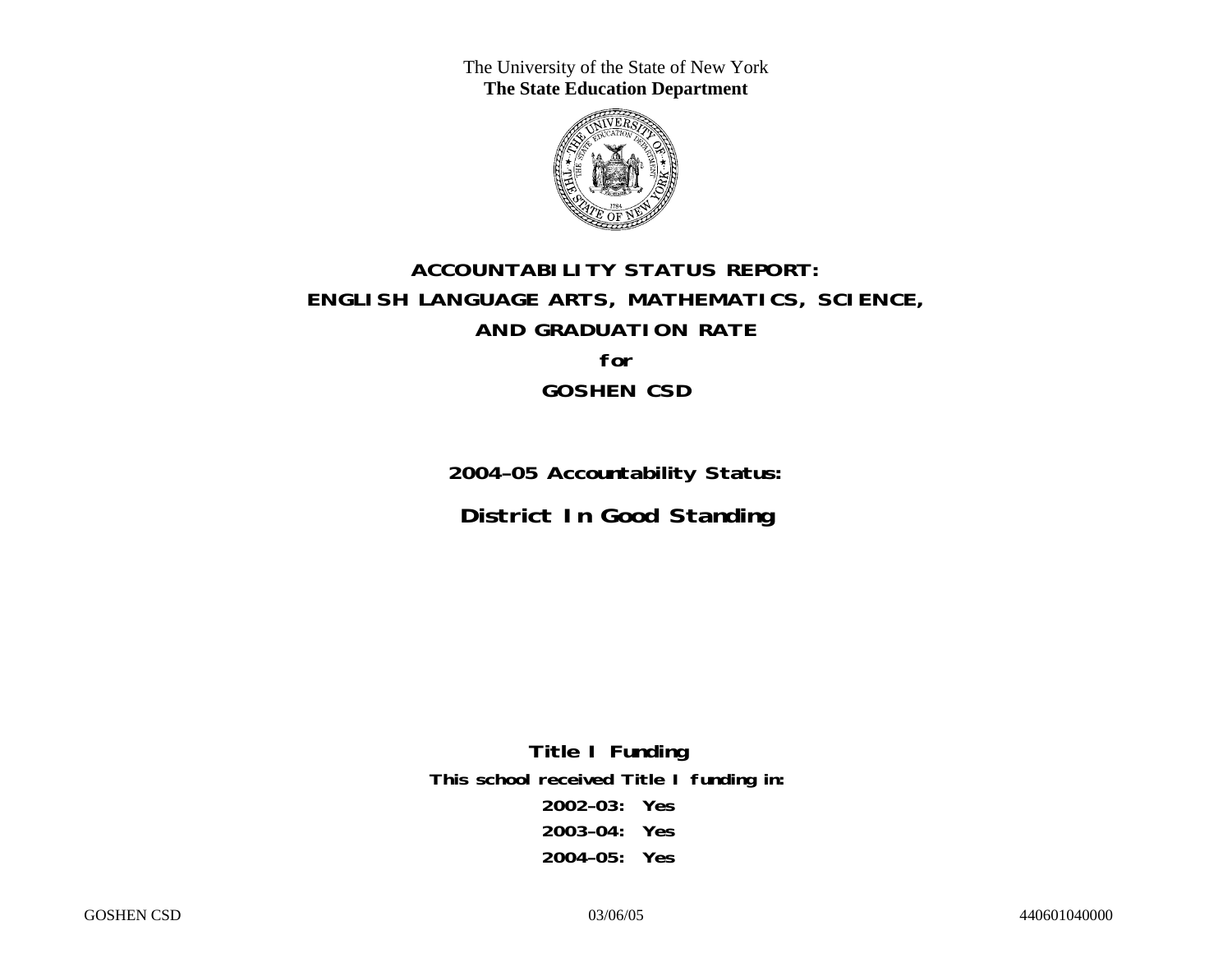### **District Accountability Status Categories**

The list below defines the district status categories of New York State's district accountability system, which is divided into a Federal Title I component and a State component. A district that does not receive Title I funding in a school year does not have a federal status in that year. Consequences for districts not in good standing can be found at: **http://www.emsc.nysed.gov/nyc/DINI/DINI2004-05.shtml**. To be removed from any improvement status, a district must make Adequate Yearly Progress (AYP) at an applicable grade level in the subject area for which it was identified for two consecutive years.

**District in Good Standing:** A district is considered to be in good standing if it has not been identified as a District in Need of Improvement, Requiring Corrective Action, Planning for Restructuring, or Requiring Academic Progress.

**District Requiring Academic Progress:** Under the State component of New York's accountability system, a district that misses making AYP at every applicable grade level in a subject area for two consecutive years is considered a District Requiring Academic Progress (Year 1) for the following year. In each succeeding year that the school fails to make AYP, the year designation is incremented by one.

**District in Need of Improvement (Year 1):** A district that misses making AYP at every applicable grade level in the same subject area for two consecutive years while receiving Title I funds is considered a District in Need of Improvement (Year 1) for the following year.

**District in Need of Improvement (Year 2):** A District in Need of Improvement (Year 1) that misses making AYP at every applicable grade level in the subject area for which it was identified while receiving Title I funds is considered a District in Need of Improvement (Year 2) for the following year.

**District Requiring Corrective Action:** A District in Need of Improvement (Year 2) that misses making AYP at every applicable grade level in the subject area for which it was

identified while receiving Title I funds is considered a District Requiring Corrective Action for the following year.

**District Planning for Restructuring:** A District Requiring Corrective Action that misses making AYP at every applicable grade level in the subject area for which it was identified while receiving Title I funds is considered a District Planning for Restructuring for the following year.

**District Restructuring:** A District Planning for Restructuring that misses making AYP at every applicable grade level in the subject area for which it was identified while receiving Title I funds is considered a District Restructuring for the following year.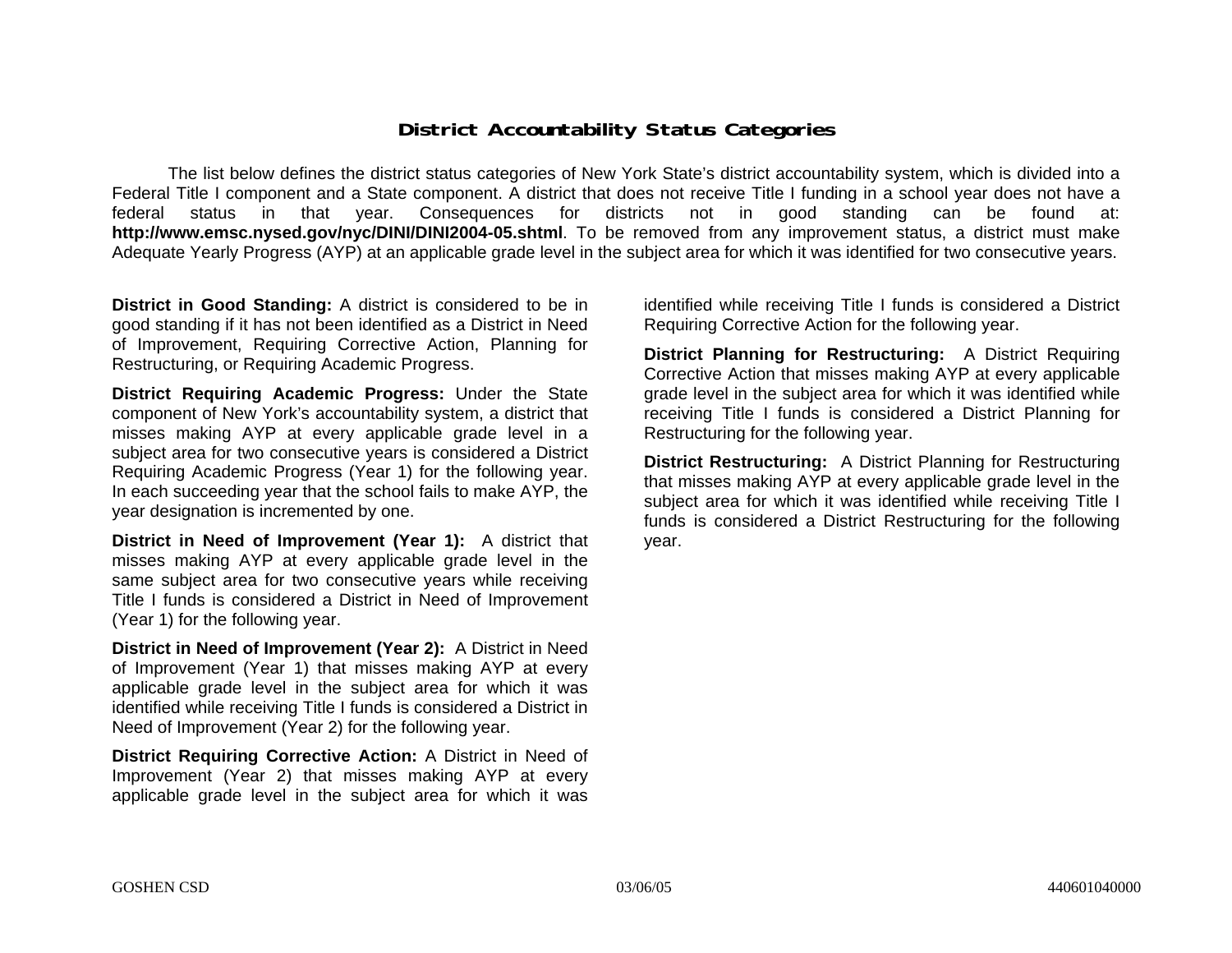## **Elementary-Level English Language Arts**

Definitions of terms, such as Performance Index and Effective Annual Measurable Objective (AMO), are in the glossary, which is the last page of this report.

#### **For a school or a district to make Adequate Yearly Progress (AYP) in 2003–04, every accountability group must make.**

**For an accountability group to make AYP in 2003–04, it must** 

- 1. meet the 95 percent participation requirement (*2003–04 Participation*), *and*
- 2. *either* meet its Effective AMO *or* make safe harbor (*2003–04 Performance* and *Standards*).

To meet the participation requirement, 95 percent of the grade 4 enrollment in each accountability group with 40 or more students must

be tested. To meet the Effective AMO, the Performance Index for each group with 30 or more continuously enrolled students must equal or exceed the Effective AMO. To make safe harbor, the Performance Index of each of these groups must equal or exceed its ELA safe harbor target *and* the group must meet the elementary-level science qualification for safe harbor. (See the elementary-level science page of this report for further information on meeting the science qualification for safe harbor.)

*ELA Safe Harbor Targets:* The elementary-level 2003–04 ELA Safe Harbor Target is calculated by using the following equation: 2002–03 PI + (200 – the 2002–03 PI) <sup>×</sup> 0.10. The 2004–05 ELA Safe Harbor Target is calculated by using the following equation:  $2003-04$  PI +  $(200 -$  the 2003–04 PI)  $\times$  0.10. The 2004–05 target is provided for groups whose PI was below the Effective AMO in 2003–04.

|                                   |                       | 2003-04 Participation*             |                                                         | 2003-04 Performance** |                         | 2003-04 Standards                   |                                                           | <b>Made</b>                                   | 2004-05                                           |
|-----------------------------------|-----------------------|------------------------------------|---------------------------------------------------------|-----------------------|-------------------------|-------------------------------------|-----------------------------------------------------------|-----------------------------------------------|---------------------------------------------------|
| <b>Accountability Group</b>       | Grade 4<br>Enrollment | Percent of<br>Enrollment<br>Tested | Count of<br>Continuously<br>Enrolled<br><b>Students</b> | Performance<br>Index  | Effective<br><b>AMO</b> | <b>ELA Safe</b><br>Harbor<br>Target | Met the<br>Science<br>Qualification<br>for Safe<br>Harbor | <b>AYP</b> in<br><b>ELA in</b><br>$2003 - 04$ | <b>ELA Safe</b><br><b>Harbor</b><br><b>Target</b> |
| <b>All Students</b>               | 247                   | 99%                                | 242                                                     | 157                   | 116                     |                                     |                                                           | <b>YES</b>                                    |                                                   |
| <b>Students with Disabilities</b> | 11                    |                                    | 10                                                      |                       |                         |                                     |                                                           |                                               |                                                   |
| American Indian/Alaskan Native    |                       |                                    |                                                         |                       |                         |                                     |                                                           |                                               |                                                   |
| <b>Black</b>                      | 12                    |                                    | 10                                                      |                       |                         |                                     |                                                           |                                               |                                                   |
| Hispanic                          | 27                    |                                    | 25                                                      |                       |                         |                                     |                                                           |                                               |                                                   |
| Asian or Pacific Islander         | 4                     |                                    | 4                                                       |                       |                         |                                     |                                                           |                                               |                                                   |
| White                             | 204                   | 100%                               | 203                                                     | 166                   | 115                     |                                     |                                                           | <b>YES</b>                                    |                                                   |
| <b>Limited English Proficient</b> | 10                    |                                    | 10                                                      |                       |                         |                                     |                                                           |                                               |                                                   |
| Economically Disadvantaged        | 28                    |                                    | 28                                                      |                       |                         |                                     |                                                           |                                               |                                                   |
| <b>Final AYP Determination</b>    |                       |                                    |                                                         |                       |                         |                                     |                                                           | <b>YES</b>                                    |                                                   |

\*Students who were excused from testing for medical reasons are not included in the enrollment count. If the participation rate of an accountability group fell below 95 percent in 2003–04, the enrollment shown is the sum of 2002–03 and 2003–04 enrollments and the percent tested is the weighted average of the participation rates over those two years. \*\*For schools with fewer than 30 continuously enrolled tested students in 2003–04, data for 2002–03 and 2003–04 were combined to determine counts and PIs.

\*\*\*Groups with a "\*\*\*" are not required to meet the science qualification for safe harbor to make safe harbor in English and mathematics because fewer than 30 students in the group were administered the science test.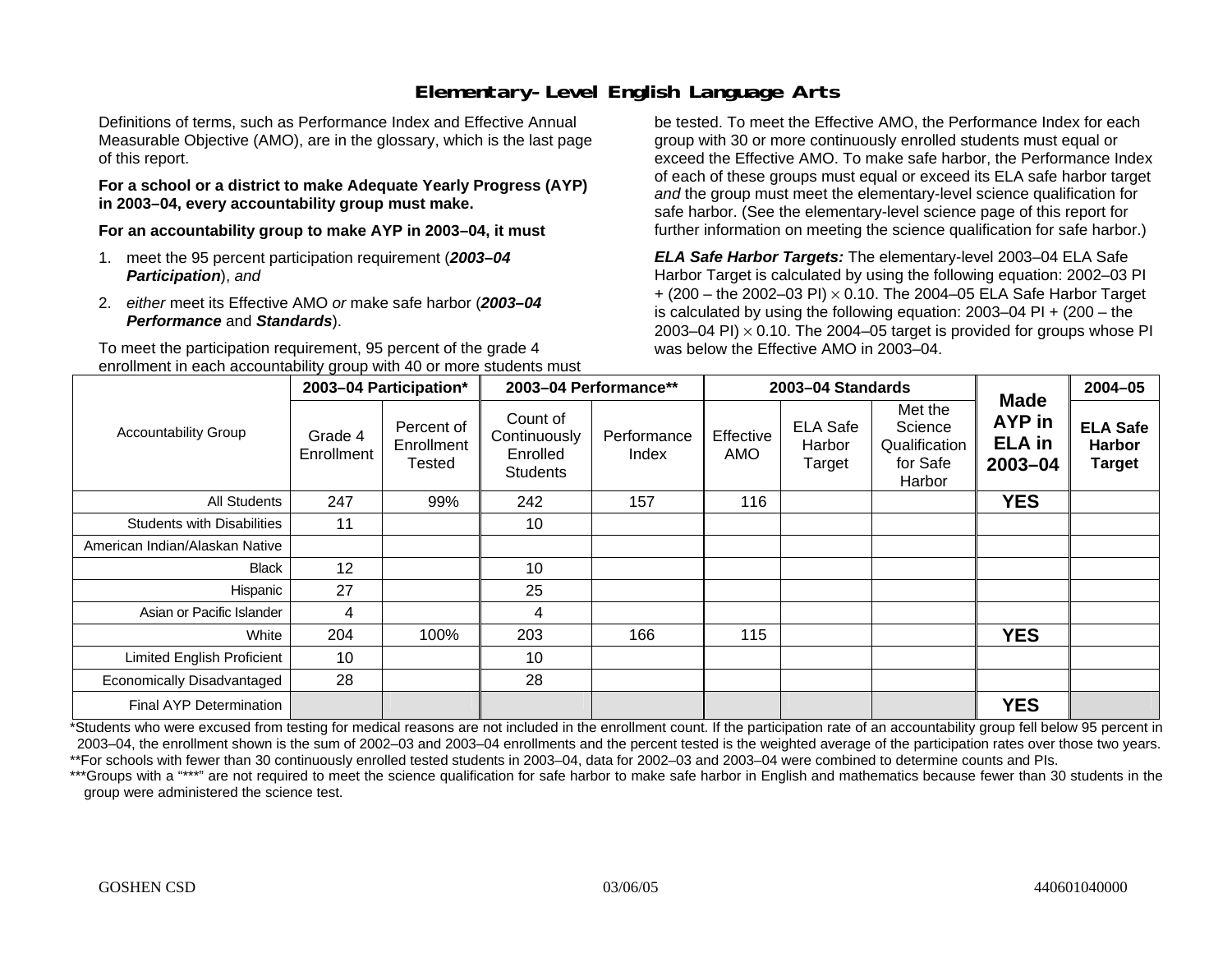### **Elementary-Level Mathematics**

Definitions of terms, such as Performance Index and Effective Annual Measurable Objective (AMO), are in the glossary, which is the last page of this report.

**For a school or a district to make Adequate Yearly Progress (AYP) in 2003–04, every accountability group must make AYP.** 

**For an accountability group to make AYP in 2003–04, it must** 

- 1. meet the 95 percent participation requirement (*2003–04 Participation*), *and*
- 2. *either* meet its Effective AMO *or* make safe harbor (*2003–04 Performance* and *Standards*).

To meet the participation requirement, 95 percent of the grade 4 enrollment in each accountability group with 40 or more students must be tested. To meet the Effective AMO, the Performance Index for each group with 30 or more continuously enrolled students must equal or exceed the Effective AMO. To make safe harbor, the Performance Index of each of these groups must equal or exceed its math safe harbor target *and* the group must meet the elementary-level science qualification for safe harbor. (See the elementary-level science page of this report for further information on meeting the science qualification for safe harbor.)

*Math Safe Harbor Targets:* The elementary-level 2003–04 Math Safe Harbor Target is calculated by using the following equation: 2002–03 PI + (200 – the 2002–03 PI) <sup>×</sup> 0.10. The 2004–05 Math Safe Harbor Target is calculated by using the following equation:  $2003-04$  PI  $+$  (200 – the 2003–04 PI)  $\times$  0.10. The 2004–05 target is provided for groups whose PI was below the Effective AMO in 2003–04.

|                                   |                       | 2003-04 Participation*             |                                                         | 2003-04 Performance** |                  | 2003-04 Standards             |                                                           |                                                    | 2004-05                                            |
|-----------------------------------|-----------------------|------------------------------------|---------------------------------------------------------|-----------------------|------------------|-------------------------------|-----------------------------------------------------------|----------------------------------------------------|----------------------------------------------------|
| <b>Accountability Group</b>       | Grade 4<br>Enrollment | Percent of<br>Enrollment<br>Tested | Count of<br>Continuously<br>Enrolled<br><b>Students</b> | Performance<br>Index  | Effective<br>AMO | Math Safe<br>Harbor<br>Target | Met the<br>Science<br>Qualification<br>for Safe<br>Harbor | <b>Made</b><br><b>AYP</b> in<br>Math in<br>2003-04 | <b>Math Safe</b><br><b>Harbor</b><br><b>Target</b> |
| All Students                      | 250                   | 99%                                | 242                                                     | 180                   | 129              |                               |                                                           | <b>YES</b>                                         |                                                    |
| <b>Students with Disabilities</b> | 12                    |                                    | 11                                                      |                       |                  |                               |                                                           |                                                    |                                                    |
| American Indian/Alaskan Native    |                       |                                    |                                                         |                       |                  |                               |                                                           |                                                    |                                                    |
| <b>Black</b>                      | 12                    |                                    | 11                                                      |                       |                  |                               |                                                           |                                                    |                                                    |
| Hispanic                          | 27                    |                                    | 25                                                      |                       |                  |                               |                                                           |                                                    |                                                    |
| Asian or Pacific Islander         | 4                     |                                    | 4                                                       |                       |                  |                               |                                                           |                                                    |                                                    |
| White                             | 207                   | 99%                                | 202                                                     | 189                   | 128              |                               |                                                           | <b>YES</b>                                         |                                                    |
| <b>Limited English Proficient</b> | 10                    |                                    | 10                                                      |                       |                  |                               |                                                           |                                                    |                                                    |
| Economically Disadvantaged        | 28                    |                                    | 28                                                      |                       |                  |                               |                                                           |                                                    |                                                    |
| <b>Final AYP Determination</b>    |                       |                                    |                                                         |                       |                  |                               |                                                           | <b>YES</b>                                         |                                                    |

\*Students who were excused from testing for medical reasons are not included in the enrollment count. If the participation rate of an accountability group fell below 95 percent in 2003–04, the enrollment shown is the sum of 2002–03 and 2003–04 enrollments and the percent tested is the weighted average of the participation rates over those two years.

\*\*For schools with fewer than 30 continuously enrolled tested students in 2003–04, data for 2002–03 and 2003–04 were combined to determine counts and PIs.

\*\*\*Groups with a "\*\*\*" are not required to meet the science qualification for safe harbor to make safe harbor in English and mathematics because fewer than 30 students in the group were administered the science test.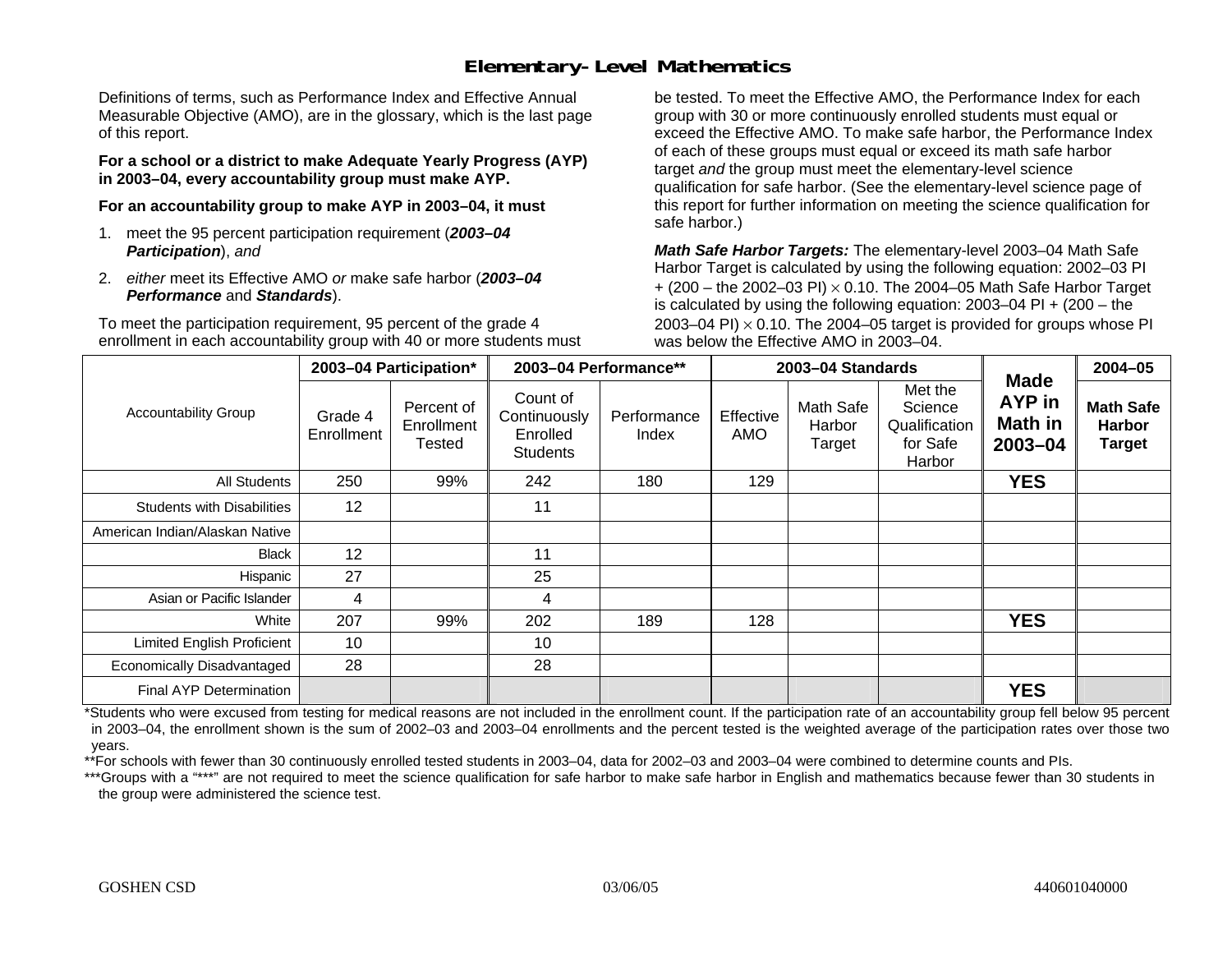## **Elementary-Level Science**

Definitions of terms, such as Progress Target and Adequate Yearly Progress (AYP), are in the glossary, which is the last page of this report.

*Made AYP in Science in 2003–04:* For a school or a district to make AYP in science, the Performance Index (PI) for the "All Students" group must equal or exceed the State Science Standard or the Science Progress Target.

*State Designated Level (SDL):* The score that students taking the elementary-level science test in 2002–03 must have equaled or exceeded on the written portion of the test to have met the State Science Standard.

*Qualification for Safe Harbor in Elementary-Level ELA and Math:* For an accountability group to be considered Qualified for Safe Harbor in Elementary-Level ELA and Math, the PI must equal or exceed the State Science Standard or the Science Progress Target in elementarylevel science for that group. Groups with fewer than 30 students tested in elementary-level science are not subject to this qualification criterion.

*Science Progress Targets:* The elementary-level 2003–04 Science Progress Target is calculated by multiplying the 2002–03 Percent At or Above SDL by two and then adding one point. The 2004–05 Science Progress Target is calculated by adding one point to the 2003–04 PI. The 2004–05 target is provided for groups whose PI was below the State Science Standard in 2003–04.

|                                   |                                                         | 2003-04 Performance* |                                     | 2003-04 Standards             |                                             | $2003 - 04$                                                             | $2004 - 05$                   |
|-----------------------------------|---------------------------------------------------------|----------------------|-------------------------------------|-------------------------------|---------------------------------------------|-------------------------------------------------------------------------|-------------------------------|
| <b>Accountability Group</b>       | Count of<br>Continuously<br>Enrolled<br><b>Students</b> | Performance<br>Index | <b>State</b><br>Science<br>Standard | Science<br>Progress<br>Target | <b>Made AYP</b><br>in Science<br>in 2003-04 | Qualified for<br>Safe Harbor in<br>Elementary-<br>Level ELA and<br>Math | Science<br>Progress<br>Target |
| All Students                      | 225                                                     | 190                  | 100                                 |                               | <b>YES</b>                                  | <b>YES</b>                                                              |                               |
| <b>Students with Disabilities</b> | 10                                                      |                      |                                     |                               |                                             |                                                                         |                               |
| American Indian/Alaskan Native    |                                                         |                      |                                     |                               |                                             |                                                                         |                               |
| <b>Black</b>                      | 11                                                      |                      |                                     |                               |                                             |                                                                         |                               |
| Hispanic                          | 14                                                      |                      |                                     |                               |                                             |                                                                         |                               |
| Asian or Pacific Islander         | 4                                                       |                      |                                     |                               |                                             |                                                                         |                               |
| White                             | 196                                                     | 193                  | 100                                 |                               |                                             | <b>YES</b>                                                              |                               |
| Limited English Proficient        | 1                                                       |                      |                                     |                               |                                             |                                                                         |                               |
| Economically Disadvantaged        | 16                                                      |                      |                                     |                               |                                             |                                                                         |                               |
| <b>Final AYP Determination</b>    |                                                         |                      |                                     |                               | <b>YES</b>                                  |                                                                         |                               |

\*For schools with fewer than 30 continuously enrolled students in 2003–04, data for 2002–03 and 2003–04 were combined to determine counts and Performance Indices.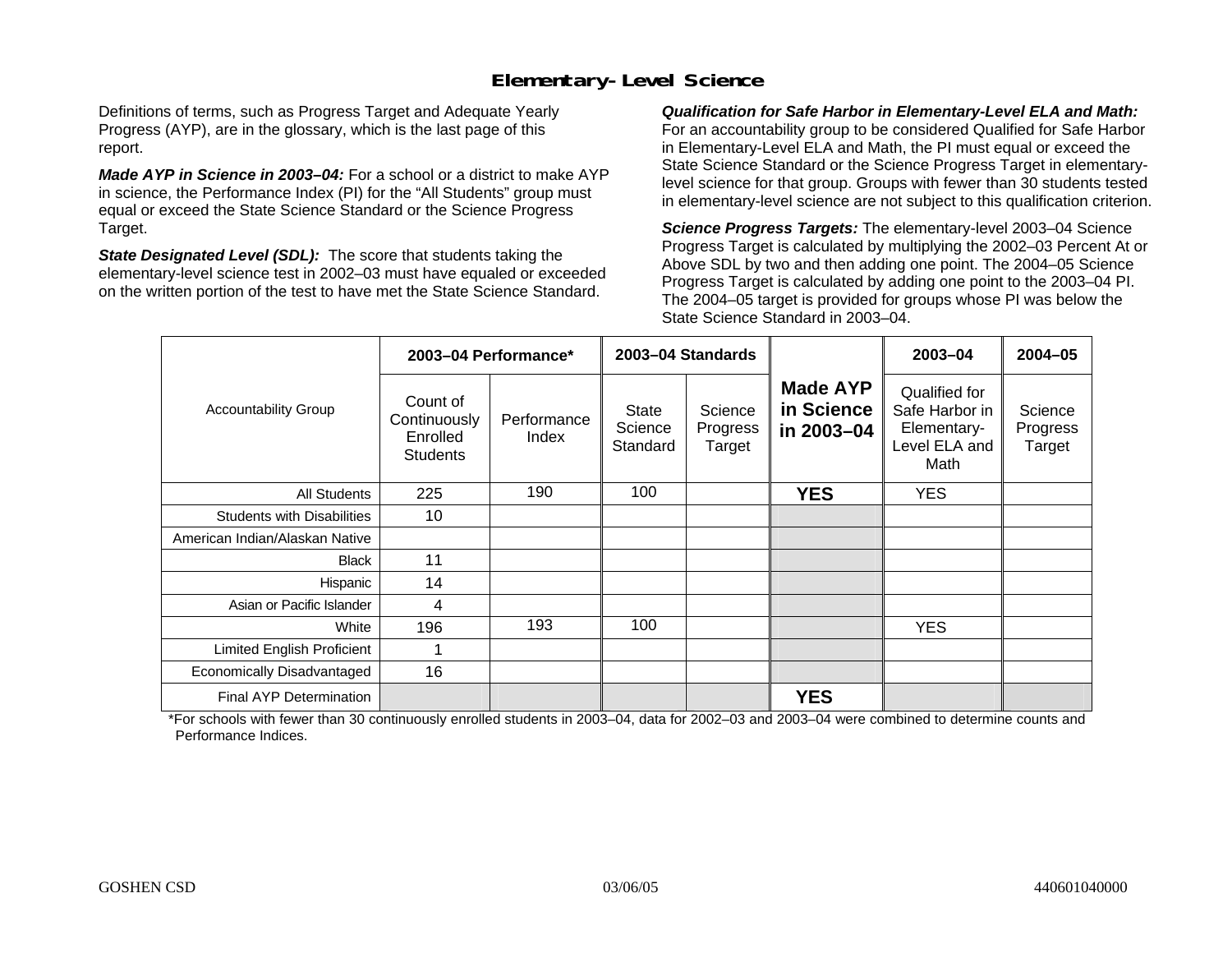## **Middle-Level English Language Arts**

Definitions of terms, such as Performance Index and Effective Annual Measurable Objective (AMO), are in the glossary, which is the last page of this report.

#### **For a school or a district to make Adequate Yearly Progress (AYP) in 2003–04, every accountability group must make AYP.**

**For an accountability group to make AYP in 2003–04, it must** 

- 1. meet the 95 percent participation requirement (*2003–04 Participation*), *and*
- 2. *either* meet its Effective AMO *or* make safe harbor (*2003–04 Performance* and *Standards*).

To meet the participation requirement, 95 percent of the grade 8 enrollment in each accountability group with 40 or more students must be tested. To meet the Effective AMO, the Performance Index for each group with 30 or more continuously enrolled students must equal or exceed the Effective AMO. To make safe harbor, the Performance Index of each of these groups must equal or exceed its ELA safe harbor target *and* the group must meet the middle-level science qualification for safe harbor. (See the middle-level science page of this report for further information on meeting the science qualification for safe harbor.)

*ELA Safe Harbor Targets:* The middle-level 2003–04 ELA Safe Harbor Target is calculated by using the following equation: 2002–03 PI + (200 – the 2002–03 PI)  $\times$  0.10. The 2004–05 ELA Safe Harbor Target is calculated by using the following equation:  $2003-04$  PI +  $(200 -$ the 2003–04 PI)  $\times$  0.10. The 2004–05 target is provided for groups whose PI was below the Effective AMO in 2003–04.

|                                   |                       | 2003-04 Participation*             |                                                         | 2003-04 Performance** |                  | 2003-04 Standards                   |                                                           | <b>Made</b>                                   | 2004-05                                           |
|-----------------------------------|-----------------------|------------------------------------|---------------------------------------------------------|-----------------------|------------------|-------------------------------------|-----------------------------------------------------------|-----------------------------------------------|---------------------------------------------------|
| <b>Accountability Group</b>       | Grade 8<br>Enrollment | Percent of<br>Enrollment<br>Tested | Count of<br>Continuously<br>Enrolled<br><b>Students</b> | Performance<br>Index  | Effective<br>AMO | <b>ELA Safe</b><br>Harbor<br>Target | Met the<br>Science<br>Qualification<br>for Safe<br>Harbor | <b>AYP</b> in<br><b>ELA in</b><br>$2003 - 04$ | <b>ELA Safe</b><br><b>Harbor</b><br><b>Target</b> |
| <b>All Students</b>               | 224                   | 100%                               | 222                                                     | 153                   | 100              |                                     |                                                           | <b>YES</b>                                    |                                                   |
| <b>Students with Disabilities</b> | 24                    |                                    | 23                                                      |                       |                  |                                     |                                                           |                                               |                                                   |
| American Indian/Alaskan Native    |                       |                                    |                                                         |                       |                  |                                     |                                                           |                                               |                                                   |
| <b>Black</b>                      | 11                    |                                    | 11                                                      |                       |                  |                                     |                                                           |                                               |                                                   |
| Hispanic                          | 10                    |                                    | 9                                                       |                       |                  |                                     |                                                           |                                               |                                                   |
| Asian or Pacific Islander         | 3                     |                                    | 3                                                       |                       |                  |                                     |                                                           |                                               |                                                   |
| White                             | 200                   | 100%                               | 199                                                     | 156                   | 99               |                                     |                                                           | <b>YES</b>                                    |                                                   |
| Limited English Proficient        | 3                     |                                    |                                                         |                       |                  |                                     |                                                           |                                               |                                                   |
| Economically Disadvantaged        | 16                    |                                    | 16                                                      |                       |                  |                                     |                                                           |                                               |                                                   |
| <b>Final AYP Determination</b>    |                       |                                    |                                                         |                       |                  |                                     |                                                           | <b>YES</b>                                    |                                                   |

\*Students who were excused from testing for medical reasons are not included in the enrollment count. If the participation rate of an accountability group fell below 95 percent in 2003–04, the enrollment shown is the sum of 2002–03 and 2003–04 enrollments and the percent tested is the weighted average of the participation rates over those two years.

\*\*For schools with fewer than 30 continuously enrolled tested students in 2003–04, data for 2002–03 and 2003–04 were combined to determine counts and PIs.

\*\*\*Groups with a "\*\*\*" are not required to meet the science qualification for safe harbor to make safe harbor in English and mathematics because fewer than 30 students in the group were administered the science test.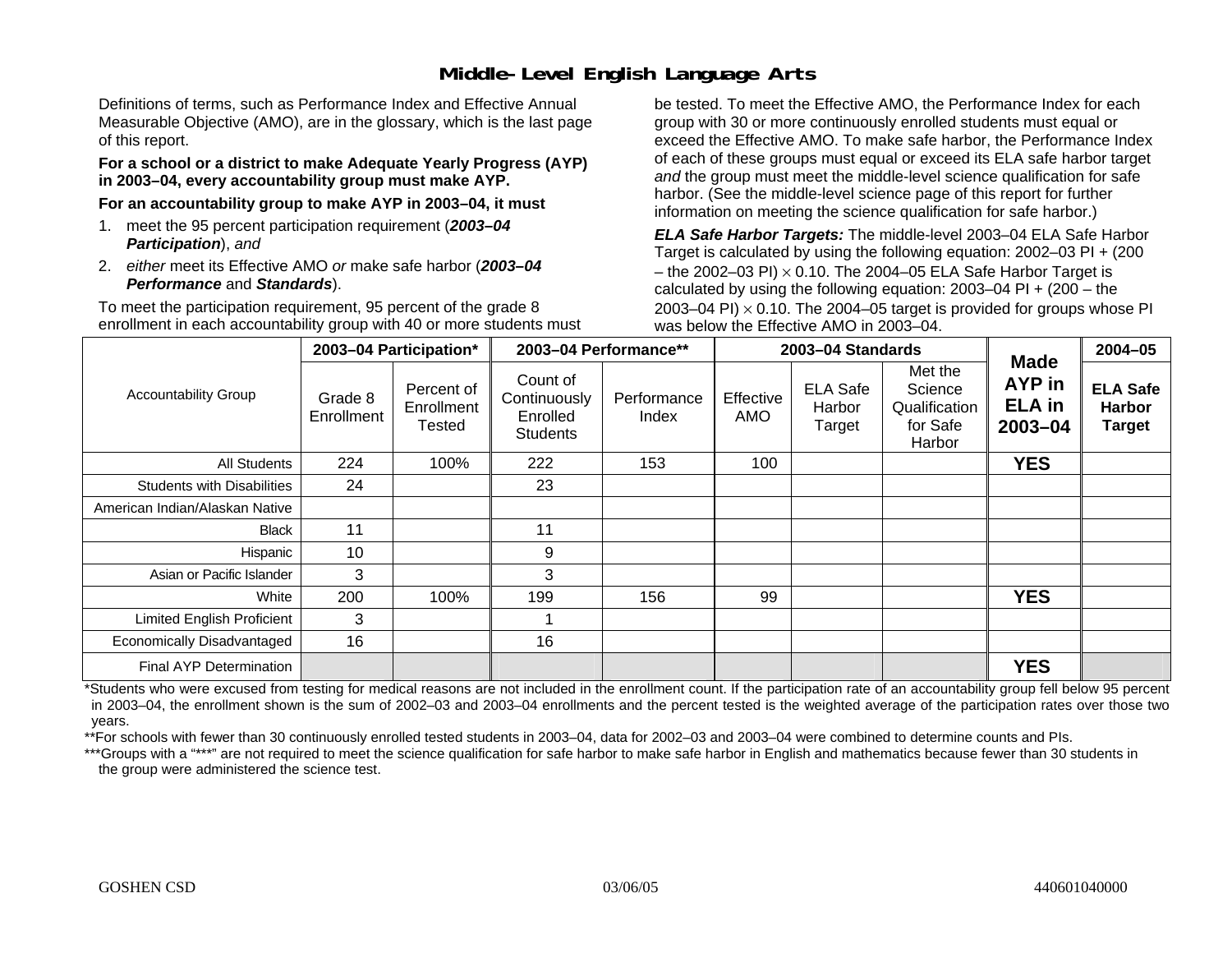## **Middle-Level Mathematics**

Definitions of terms, such as Performance Index and Effective Annual Measurable Objective (AMO), are in the glossary, which is the last page of this report.

#### **For a school or a district to make Adequate Yearly Progress (AYP) in 2003–04, every accountability group must make AYP.**

**For an accountability group to make AYP in 2003–04, it must** 

- 1. meet the 95 percent participation requirement (*2003–04 Participation*), *and*
- 2. *either* meet its Effective AMO *or* make safe harbor (*2003–04 Performance* and *Standards*).

To meet the participation requirement, 95 percent of the grade 8 enrollment in each accountability group with 40 or more students must be tested. To meet the Effective AMO, the Performance Index for each group with 30 or more continuously enrolled students must equal or exceed the Effective AMO. To make safe harbor, the Performance Index of each of these groups must equal or exceed its math safe harbor target *and* the group must meet the middle-level science qualification for safe harbor. (See the middle-level science page of this report for further information on meeting the science qualification for safe harbor.)

*Math Safe Harbor Targets:* The middle-level 2003–04 Math Safe Harbor Target is calculated by using the following equation: 2002–03 PI + (200 – the 2002–03 PI) <sup>×</sup> 0.10. The 2004–05 Math Safe Harbor Target is calculated by using the following equation: 2003–04 PI + (200 – the 2003–04 PI)  $\times$  0.10. The 2004–05 target is provided for groups whose PI was below the Effective AMO in 2003–04.

|                                   |                       | 2003-04 Participation*             |                                                         | 2003-04 Performance** |                  | 2003-04 Standards             |                                                           | <b>Made</b>                                    | $2004 - 05$                                        |
|-----------------------------------|-----------------------|------------------------------------|---------------------------------------------------------|-----------------------|------------------|-------------------------------|-----------------------------------------------------------|------------------------------------------------|----------------------------------------------------|
| <b>Accountability Group</b>       | Grade 8<br>Enrollment | Percent of<br>Enrollment<br>Tested | Count of<br>Continuously<br>Enrolled<br><b>Students</b> | Performance<br>Index  | Effective<br>AMO | Math Safe<br>Harbor<br>Target | Met the<br>Science<br>Qualification<br>for Safe<br>Harbor | <b>AYP</b> in<br><b>Math in</b><br>$2003 - 04$ | <b>Math Safe</b><br><b>Harbor</b><br><b>Target</b> |
| All Students                      | 223                   | 100%                               | 221                                                     | 166                   | 74               |                               |                                                           | <b>YES</b>                                     |                                                    |
| <b>Students with Disabilities</b> | 23                    |                                    | 23                                                      |                       |                  |                               |                                                           |                                                |                                                    |
| American Indian/Alaskan Native    |                       |                                    |                                                         |                       |                  |                               |                                                           |                                                |                                                    |
| <b>Black</b>                      | 10                    |                                    | 10                                                      |                       |                  |                               |                                                           |                                                |                                                    |
| Hispanic                          | 10                    |                                    | 9                                                       |                       |                  |                               |                                                           |                                                |                                                    |
| Asian or Pacific Islander         | 3                     |                                    | 3                                                       |                       |                  |                               |                                                           |                                                |                                                    |
| White                             | 200                   | 100%                               | 199                                                     | 167                   | 73               |                               |                                                           | <b>YES</b>                                     |                                                    |
| <b>Limited English Proficient</b> | 3                     |                                    | $\overline{2}$                                          |                       |                  |                               |                                                           |                                                |                                                    |
| Economically Disadvantaged        | 16                    |                                    | 15                                                      |                       |                  |                               |                                                           |                                                |                                                    |
| <b>Final AYP Determination</b>    |                       |                                    |                                                         |                       |                  |                               |                                                           | <b>YES</b>                                     |                                                    |

\*Students who were excused from testing for medical reasons are not included in the enrollment count. If the participation rate of an accountability group fell below 95 percent in 2003–04, the enrollment shown is the sum of 2002–03 and 2003–04 enrollments and the percent tested is the weighted average of the participation rates over those two years.

\*\*For schools with fewer than 30 continuously enrolled tested students in 2003–04, data for 2002–03 and 2003–04 were combined to determine counts and PIs.

\*\*\*Groups with a "\*\*\*" are not required to meet the science qualification for safe harbor to make safe harbor in English and mathematics because fewer than 30 students in the group were administered the science test.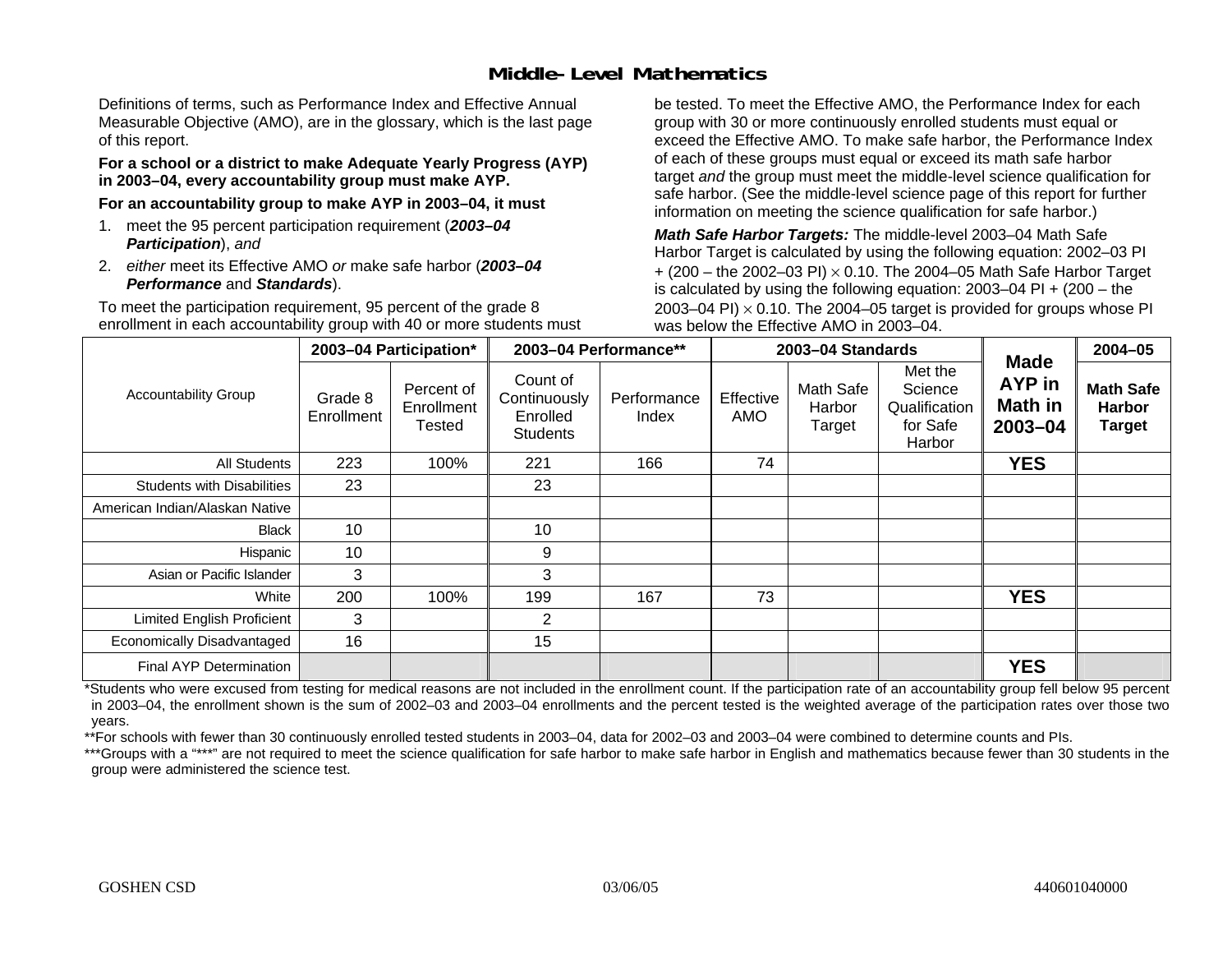## **Middle-Level Science**

Definitions of terms, such as Progress Target and Adequate Yearly Progress (AYP), are in the glossary, which is the last page of this report.

*Made AYP in Science in 2003–04:* For a school or a district to make AYP in science, the Performance Index (PI) for the "All Students" group must equal or exceed the State Science Standard or the Science Progress Target.

*Qualification for Safe Harbor in Middle-Level ELA and Math:* For an accountability group to be considered Qualified for Safe Harbor in

Middle-Level ELA and Math, the PI must equal or exceed the State Science Standard or the Science Progress Target in middle-level science for that group. Groups with fewer than 30 students tested in middle-level science are not subject to this qualification criterion.

*Science Progress Targets:* The middle-level 2003–04 Science Progress Target is calculated by adding one point to the 2002–03 PI. The 2004–05 Science Progress Target is calculated by adding one point to the 2003–04 PI. The 2004–05 target is provided for groups whose PI was below the State Science Standard in 2003–04.

|                                   |                                                         | 2003-04 Performance* |                              | 2003-04 Standards             |                                             | 2003-04                                                                | $2004 - 05$                   |
|-----------------------------------|---------------------------------------------------------|----------------------|------------------------------|-------------------------------|---------------------------------------------|------------------------------------------------------------------------|-------------------------------|
| <b>Accountability Group</b>       | Count of<br>Continuously<br>Enrolled<br><b>Students</b> | Performance<br>Index | State<br>Science<br>Standard | Science<br>Progress<br>Target | <b>Made AYP</b><br>in Science<br>in 2003-04 | Qualified<br>for Safe<br>Harbor in<br>Middle-<br>Level ELA<br>and Math | Science<br>Progress<br>Target |
| <b>All Students</b>               | 215                                                     | 187                  | 100                          |                               | <b>YES</b>                                  | <b>YES</b>                                                             |                               |
| <b>Students with Disabilities</b> | 20                                                      |                      |                              |                               |                                             |                                                                        |                               |
| American Indian/Alaskan Native    |                                                         |                      |                              |                               |                                             |                                                                        |                               |
| <b>Black</b>                      | 11                                                      |                      |                              |                               |                                             |                                                                        |                               |
| Hispanic                          | 9                                                       |                      |                              |                               |                                             |                                                                        |                               |
| Asian or Pacific Islander         | 3                                                       |                      |                              |                               |                                             |                                                                        |                               |
| White                             | 192                                                     | 189                  | 100                          |                               |                                             | <b>YES</b>                                                             |                               |
| <b>Limited English Proficient</b> | 1                                                       |                      |                              |                               |                                             |                                                                        |                               |
| Economically Disadvantaged        | 14                                                      |                      |                              |                               |                                             |                                                                        |                               |
| Final AYP Determination           |                                                         |                      |                              |                               | <b>YES</b>                                  |                                                                        |                               |

\*For schools with fewer than 30 continuously enrolled students in 2003–04, data for 2002–03 and 2003–04 were combined to determine counts and PIs.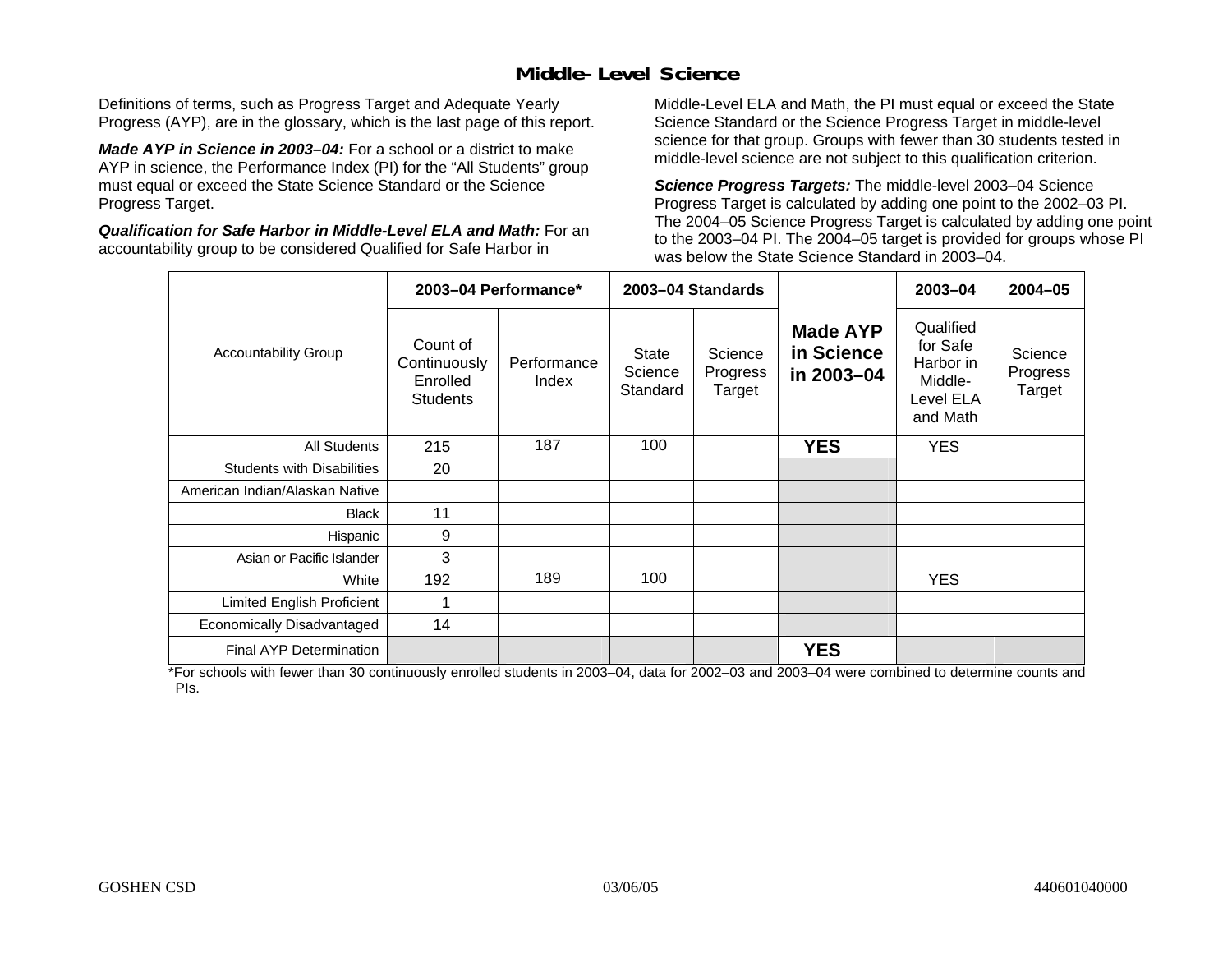## **Secondary-Level English Language Arts**

Definitions of terms, such as Performance Index and Effective Annual Measurable Objective (AMO), are in the glossary, which is the last page of this report.

#### **For a school or a district to make Adequate Yearly Progress (AYP) in 2003–04, every accountability group must make AYP.**

**For an accountability group to make AYP in 2003–04,** 95 percent of seniors in each accountability group of 40 or more must have taken an English examination that meets the student graduation requirement. Each group must also meet its Effective AMO *or* make safe harbor (*2003–04 Performance* and *Standards*). To meet the Effective AMO, the Performance Index for each group with 30 or more cohort members must equal or exceed the Effective AMO. To make safe harbor, the

Performance Index of each of these groups must equal or exceed its ELA safe harbor target *and* the group must meet the graduation-rate qualification for safe harbor. (See the graduation-rate page of this report for further information on meeting the graduation-rate qualification for safe harbor.)

*ELA Safe Harbor Targets:* The secondary-level 2003–04 ELA Safe Harbor Target is calculated by using the following equation: 2002–03 PI + (200 – the 2002–03 PI) <sup>×</sup> 0.10. The 2004–05 ELA Safe Harbor Target is calculated by using the following equation: 2003–04 PI + (200 – the 2003–04 PI)  $\times$  0.10. The 2004–05 target is provided for groups whose PI was below the Effective AMO in 2003–04.

|                                   | 2003-04 Participation             |                                    | 2003-04 Performance*                                        |                      |                  | 2003-04 Standards                      |                                                                    |                                                   | $2004 - 05$                            |
|-----------------------------------|-----------------------------------|------------------------------------|-------------------------------------------------------------|----------------------|------------------|----------------------------------------|--------------------------------------------------------------------|---------------------------------------------------|----------------------------------------|
| <b>Accountability Group</b>       | Count of<br>Seniors in<br>2003-04 | Percent<br>οf<br>Seniors<br>Tested | Count of 2000<br>Accountability<br>Cohort<br><b>Members</b> | Performance<br>Index | Effective<br>AMO | <b>ELA</b><br>Safe<br>Harbor<br>Target | Met the<br>Graduation-<br>Rate<br>Qualification for<br>Safe Harbor | <b>Made</b><br>AYP in<br><b>ELA</b> in<br>2003-04 | <b>ELA</b><br>Safe<br>Harbor<br>Target |
| <b>All Students</b>               | 179                               | 100%                               | 178                                                         | 176                  | 134              |                                        |                                                                    | <b>YES</b>                                        |                                        |
| <b>Students with Disabilities</b> | 15                                |                                    | 15                                                          |                      |                  |                                        |                                                                    |                                                   |                                        |
| American Indian/Alaskan<br>Native |                                   |                                    |                                                             |                      |                  |                                        |                                                                    |                                                   |                                        |
| <b>Black</b>                      | 14                                |                                    | 12                                                          |                      |                  |                                        |                                                                    |                                                   |                                        |
| Hispanic                          | 9                                 |                                    | 8                                                           |                      |                  |                                        |                                                                    |                                                   |                                        |
| Asian or Pacific Islander         |                                   |                                    |                                                             |                      |                  |                                        |                                                                    |                                                   |                                        |
| White                             | 156                               | 100%                               | 158                                                         | 177                  | 134              |                                        |                                                                    | <b>YES</b>                                        |                                        |
| <b>Limited English Proficient</b> |                                   |                                    |                                                             |                      |                  |                                        |                                                                    |                                                   |                                        |
| Economically<br>Disadvantaged     |                                   |                                    |                                                             |                      |                  |                                        |                                                                    |                                                   |                                        |
| Final AYP Determination           |                                   |                                    |                                                             |                      |                  |                                        |                                                                    | <b>YES</b>                                        |                                        |

\*For schools with fewer than thirty 2000 accountability cohort members, 1999 and 2000 cohort data were combined to determine counts and PIs.

\*\*Groups with a "\*\*" are not required to meet the graduation-rate qualification for safe harbor, because fewer than 30 members in the 1999 graduation-rate cohort were in those groups.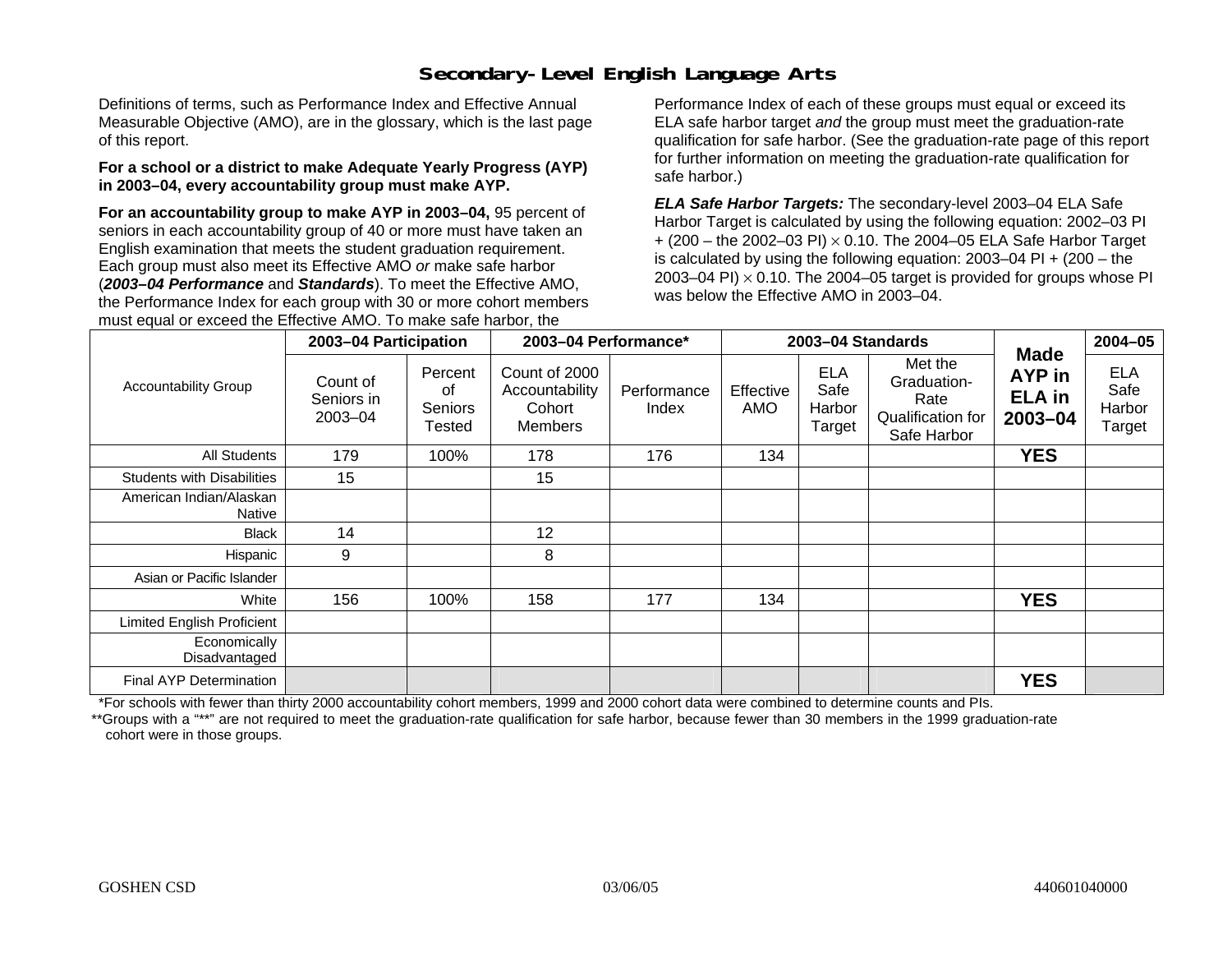## **Secondary-Level Mathematics**

Definitions of terms, such as Performance Index and Effective Annual Measurable Objective (AMO), are in the glossary, which is the last page of this report.

#### **For a school or a district to make Adequate Yearly Progress (AYP) in 2003–04, every accountability group must make AYP.**

**For an accountability group to make AYP in 2003–04,** 95 percent of seniors in each accountability group of 40 or more must have taken a mathematics examination that meets the student graduation requirement. Each group must also meet its Effective AMO *or* make safe harbor (*2003–04 Performance* and *Standards*). To meet the Effective AMO, the Performance Index for each group with 30 or more cohort members must equal or exceed the Effective AMO. To make safe

harbor, the Performance Index of each of these groups must equal or exceed its math safe harbor target *and* the group must meet the graduation-rate qualification for safe harbor. (See the graduation-rate page of this report for further information on meeting the graduation-rate qualification for safe harbor.)

*Math Safe Harbor Targets:* The secondary-level 2003–04 Math Safe Harbor Target is calculated by using the following equation: 2002–03 PI + (200 – the 2002–03 PI) <sup>×</sup> 0.10. The 2004–05 Math Safe Harbor Target is calculated by using the following equation: 2003–04 PI + (200 – the 2003–04 PI)  $\times$  0.10. The 2004–05 target is provided for groups whose PI was below the Effective AMO in 2003–04.

|                                   | 2003-04 Participation             |                                    | 2003-04 Performance*                                        |                      |                  | 2003-04 Standards                |                                                                    |                                                           | $2004 - 05$                      |
|-----------------------------------|-----------------------------------|------------------------------------|-------------------------------------------------------------|----------------------|------------------|----------------------------------|--------------------------------------------------------------------|-----------------------------------------------------------|----------------------------------|
| <b>Accountability Group</b>       | Count of<br>Seniors in<br>2003-04 | Percent<br>οf<br>Seniors<br>Tested | Count of 2000<br>Accountability<br>Cohort<br><b>Members</b> | Performance<br>Index | Effective<br>AMO | Math<br>Safe<br>Harbor<br>Target | Met the<br>Graduation-<br>Rate<br>Qualification for<br>Safe Harbor | <b>Made</b><br><b>AYP</b> in<br><b>Math in</b><br>2003-04 | Math<br>Safe<br>Harbor<br>Target |
| All Students                      | 179                               | 99%                                | 178                                                         | 161                  | 124              |                                  |                                                                    | <b>YES</b>                                                |                                  |
| <b>Students with Disabilities</b> | 15                                |                                    | 15                                                          |                      |                  |                                  |                                                                    |                                                           |                                  |
| American Indian/Alaskan<br>Native |                                   |                                    |                                                             |                      |                  |                                  |                                                                    |                                                           |                                  |
| <b>Black</b>                      | 14                                |                                    | 12                                                          |                      |                  |                                  |                                                                    |                                                           |                                  |
| Hispanic                          | 9                                 |                                    | 8                                                           |                      |                  |                                  |                                                                    |                                                           |                                  |
| Asian or Pacific Islander         |                                   |                                    |                                                             |                      |                  |                                  |                                                                    |                                                           |                                  |
| White                             | 156                               | 99%                                | 158                                                         | 165                  | 124              |                                  |                                                                    | <b>YES</b>                                                |                                  |
| <b>Limited English Proficient</b> |                                   |                                    |                                                             |                      |                  |                                  |                                                                    |                                                           |                                  |
| Economically<br>Disadvantaged     |                                   |                                    |                                                             |                      |                  |                                  |                                                                    |                                                           |                                  |
| Final AYP Determination           |                                   |                                    |                                                             |                      |                  |                                  |                                                                    | <b>YES</b>                                                |                                  |

\*For schools with fewer than thirty 2000 accountability cohort members, 1999 and 2000 cohort data were combined to determine counts and PIs.

\*\*Groups with a "\*\*" are not required to meet the graduation-rate qualification for safe harbor, because fewer than 30 members in the 1999 graduation-rate cohort were in those groups.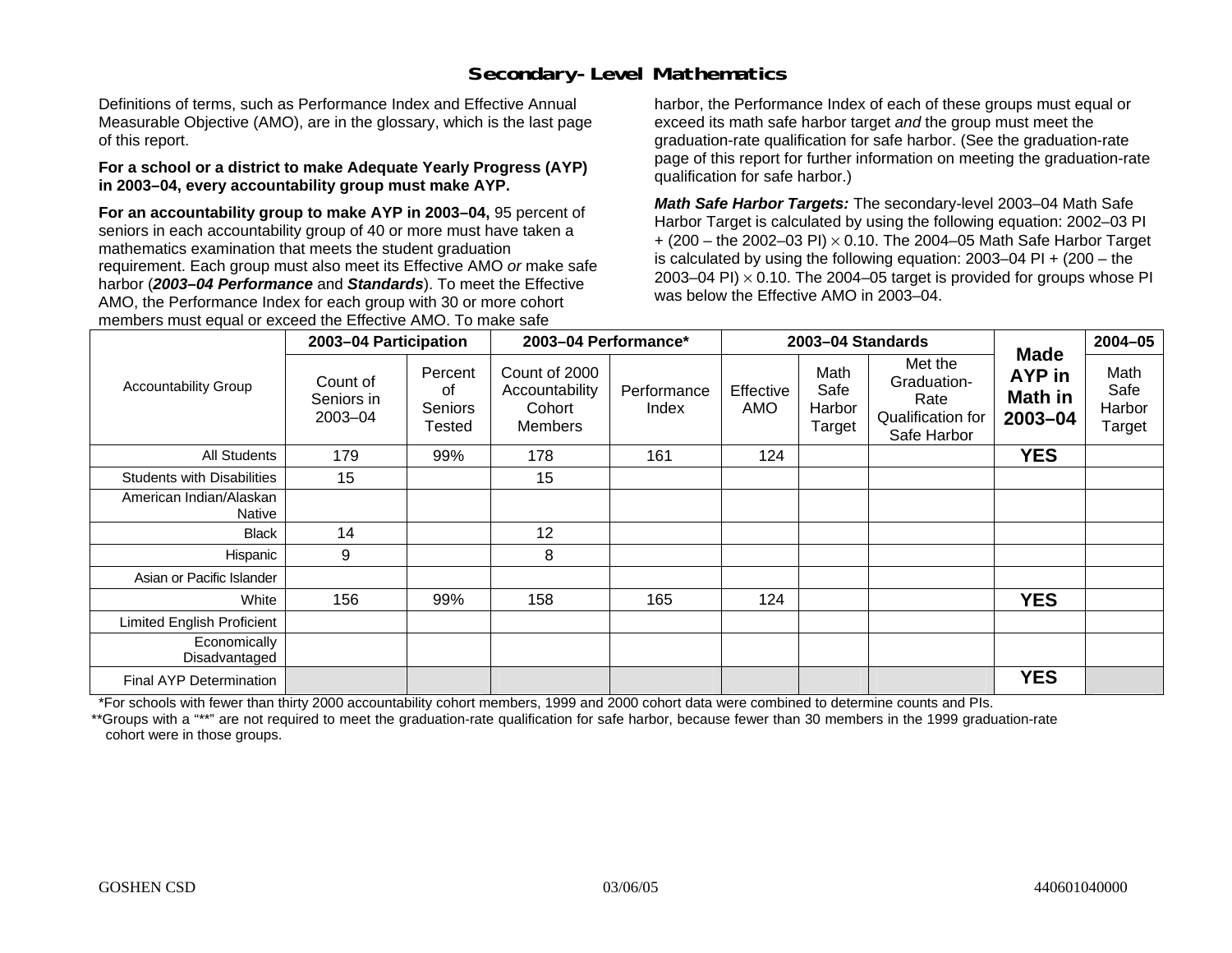## **Graduation Rate**

Definitions of terms, such as Progress Target and Adequate Yearly Progress (AYP), are in the glossary, which is the last page of this report.

*Made AYP in Graduation Rate in 2003–04:* For a school or a district to make AYP in graduation rate, the Percent Earning a Local Diploma by August 31, 2003 for the "All Students" group must equal or exceed the Graduation-Rate Standard or the Graduation-Rate Progress Target.

*Qualification for Safe Harbor in Secondary-Level ELA and Math:* For an accountability group to be considered Qualified for Safe Harbor in Secondary-Level ELA and Math, the Percent Earning a Local Diploma by August 31, 2003 must equal or exceed the Graduation-Rate Standard or the Graduation-Rate Progress Target for that group.

*Graduation-Rate Progress Targets:* The 2003–04 Graduation-Rate Progress Target is calculated by adding one point to the Percent of the 1998 Cohort Earning a Local Diploma by August 31, 2002. The 2004–05 Graduation-Rate Progress Target is calculated by adding one point to the Percent of the 1999 Cohort Earning a Local Diploma by August 31, 2003. This target is provided for each group whose Percent Earning a Local Diploma by August 31, 2003 is below the Graduation-Rate Standard in 2003–04 (55). Groups with fewer than 30 cohort members are not subject to this criterion.

|                                   |                                                                  | 2003-04 Performance                                      |                                 | 2003-04 Standards                         |                                                                         | 2003-04                                                                   | $2004 - 05$                               |
|-----------------------------------|------------------------------------------------------------------|----------------------------------------------------------|---------------------------------|-------------------------------------------|-------------------------------------------------------------------------|---------------------------------------------------------------------------|-------------------------------------------|
| <b>Accountability Group</b>       | Count of<br>1999<br>Graduation-<br>Rate Cohort<br><b>Members</b> | Percent Earning a<br>Local Diploma by<br>August 31, 2003 | Graduation-<br>Rate<br>Standard | Graduation-<br>Rate<br>Progress<br>Target | <b>Made AYP</b><br><u>in</u><br><b>Graduation</b><br>Rate in<br>2003-04 | Qualified<br>for Safe<br>Harbor in<br>Secondary-<br>Level ELA<br>and Math | Graduation-<br>Rate<br>Progress<br>Target |
| All Students                      | 173                                                              | 95                                                       | 55                              |                                           | <b>YES</b>                                                              | <b>YES</b>                                                                |                                           |
| <b>Students with Disabilities</b> | 12                                                               |                                                          |                                 |                                           |                                                                         |                                                                           |                                           |
| American Indian/Alaskan Native    |                                                                  |                                                          |                                 |                                           |                                                                         |                                                                           |                                           |
| <b>Black</b>                      | 6                                                                |                                                          |                                 |                                           |                                                                         |                                                                           |                                           |
| Hispanic                          | 11                                                               |                                                          |                                 |                                           |                                                                         |                                                                           |                                           |
| Asian or Pacific Islander         | 5                                                                |                                                          |                                 |                                           |                                                                         |                                                                           |                                           |
| White                             | 151                                                              | 95                                                       | 55                              |                                           |                                                                         | <b>YES</b>                                                                |                                           |
| Limited English Proficient        |                                                                  |                                                          |                                 |                                           |                                                                         |                                                                           |                                           |
| Economically Disadvantaged        |                                                                  |                                                          |                                 |                                           |                                                                         |                                                                           |                                           |
| <b>Final AYP Determination</b>    |                                                                  |                                                          |                                 |                                           | <b>YES</b>                                                              |                                                                           |                                           |